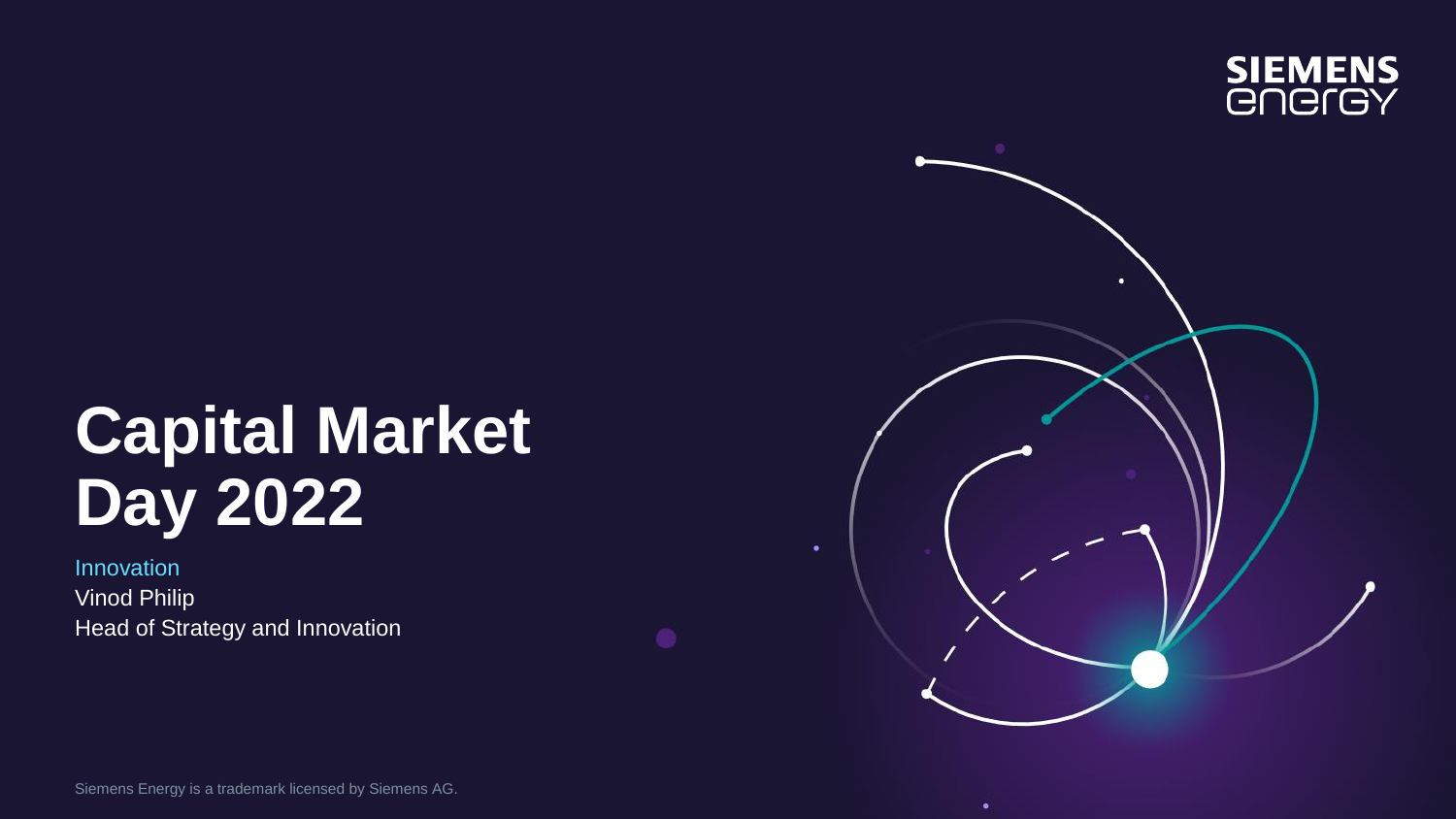### **Disclaimer**

INFORMATION AND FORWARD-LOOKING STATEMENTS This document contains statements related to our future business and financial performance, and future events or developments involving Siemens Energy that may constitute forward-looking statements. These statements may be identified by words such as "expect," "look forward to," "anticipate" "intend," "plan," "believe," "seek," "estimate," "will," "project," or words of similar meaning. We may also make forward-looking statements in other reports, prospectuses, in presentations, in material delivered to shareholders, and in press releases. In addition, our representatives may from time to time make oral forward-looking statements. Such statements are based on the current expectations and certain assumptions of Siemens Energy´s management, of which many are beyond Siemens Energy´s control. These are subject to a number of risks, uncertainties, and other factors, including, but not limited to, those described in disclosures, in particular in the chapter "Report on expected developments and associated material opportunities and risks" in the Annual Report. Should one or more of these risks or uncertainties materialize, should acts of force majeure, such as pandemics, occur, or should underlying expectations including future events occur at a later date or not at all, or should assumptions prove incorrect, Siemens Energy's actual results, performance, or achievements may (negatively or positively) vary materially from those described explicitly or implicitly in the relevant forward-looking statement. Siemens Energy neither intends, nor assumes any obligation, to update or revise these forward-looking statements in light of developments which differ from those anticipated. This document includes supplemental financial measures – that are not clearly defined in the applicable financial reporting framework – and that are or may be alternative performance measures (non-GAAP-measures). These supplemental financial measures should not be viewed in isolation or as alternatives to measures of Siemens Energy´s net assets and financial position or results of operations as presented in accordance with the applicable financial reporting framework in its consolidated financial statements. Other companies that report or describe similarly titled alternative performance measures may calculate them differently. Due to rounding, numbers presented throughout this and other documents may not add up precisely to the totals provided and percentages may not precisely reflect the absolute figures.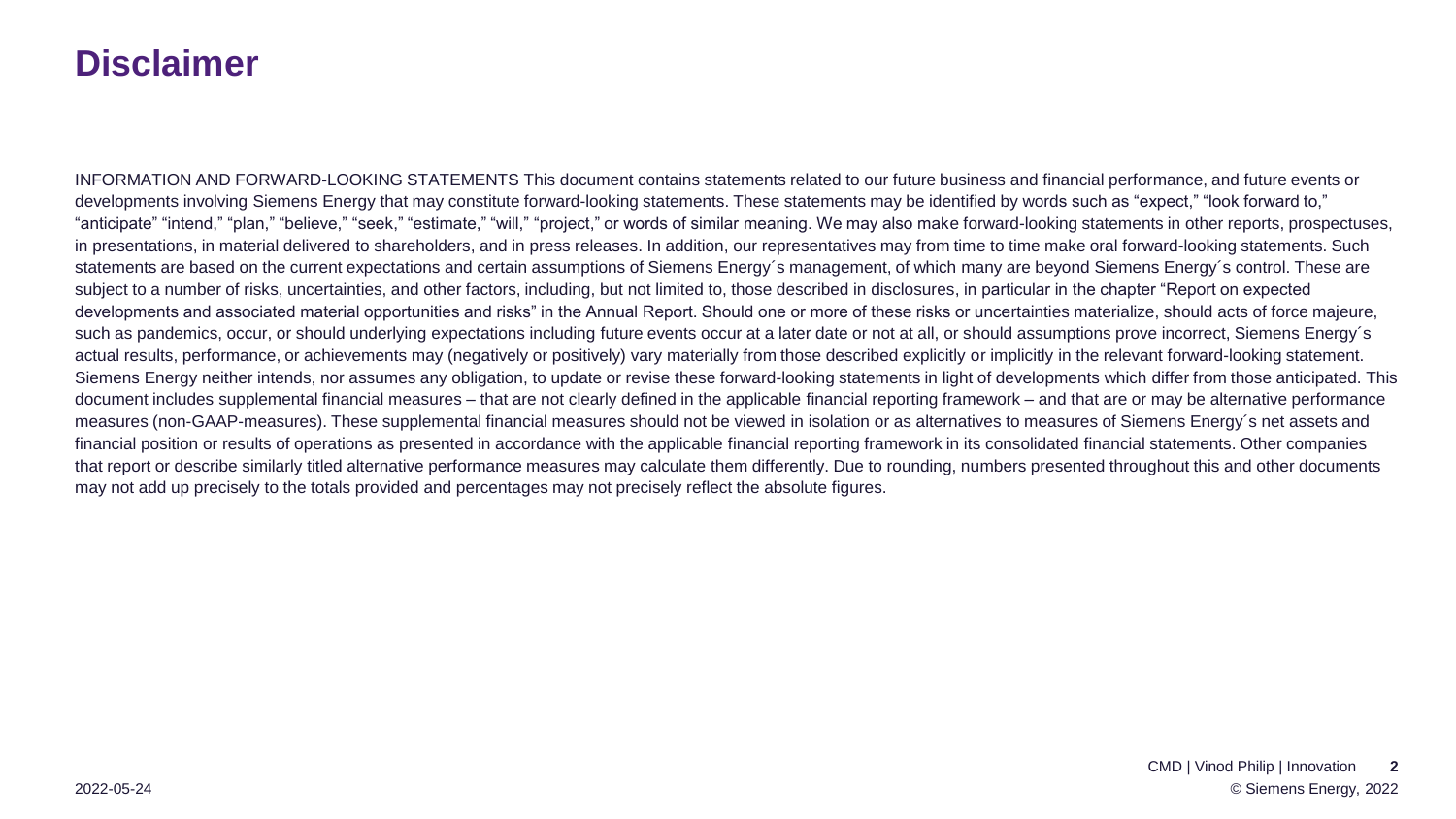# Our focus

**Providing Siemens Energy with the innovations to succeed in a dynamic market**



Innovation in **Service and new Fields of Action (FoA)**



**Active Portfolio Management** with **clear R&D KPIs** to **quickly** and **rigorously** stop activities that are not progressing



**Investments** linked to business cases **with tangible payback**



**Consolidating competences** in four global **Innovation Centers** for higher efficiency and more **customer proximity**



**Innovating** together **with partners** to **reduce R&D expenditures, risks** as well as to **shorten time-to-market**

2022-05-24 © Siemens Energy, 2022 CMD | Vinod Philip | Innovation **3**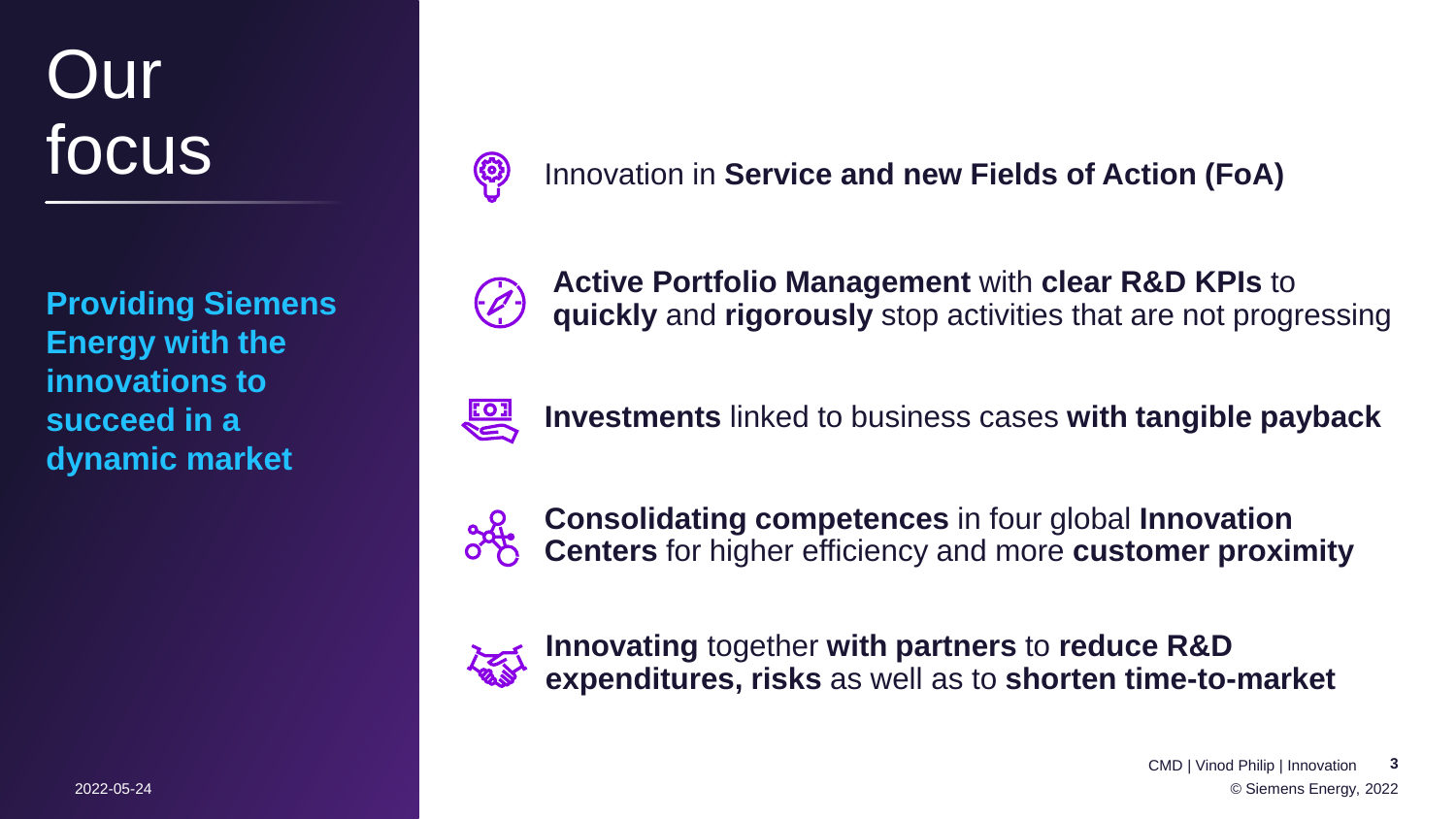## **Key facts and figures**

| <b>R&amp;D net spending</b><br>$\boxed{\text{Eq}}$ - $\epsilon$ 1.2bn | <b>Employees in R&amp;D</b><br>$\approx 4,900^{2}$                                                   | <b>Patents</b><br>$\boxed{2}$ 24,200 <sup>3</sup><br><b>External Recognition</b>                                                                                |  |
|-----------------------------------------------------------------------|------------------------------------------------------------------------------------------------------|-----------------------------------------------------------------------------------------------------------------------------------------------------------------|--|
| <b>Business impact</b>                                                | <b>Key R&amp;D partners</b>                                                                          |                                                                                                                                                                 |  |
| $\sqrt{2}$ >>8% <sup>4</sup><br>Adj. EBITA margin                     | of the top 25 world-<br>ranked universities <sup>5</sup><br>Start-ups<br>22<br>(external / internal) | $\bullet$ +9 in IP Ranking <sup>6</sup> (#21)<br><b>· Frost &amp; Sullivan Asia-Pacific</b><br><b>Best Practices Awards</b><br>• <b>ADIPEC</b> Innovation Award |  |

**1** FY21 (incl. SGRE) | **2** Average number in FY21 | **3** Status: September 30,2021 | **4** Target for all new R&D programs by 2025 | **5** QS World University Rankings by Subject 2022: Engineering & Technology | **6** Patent Index 2021 of the European Patent Office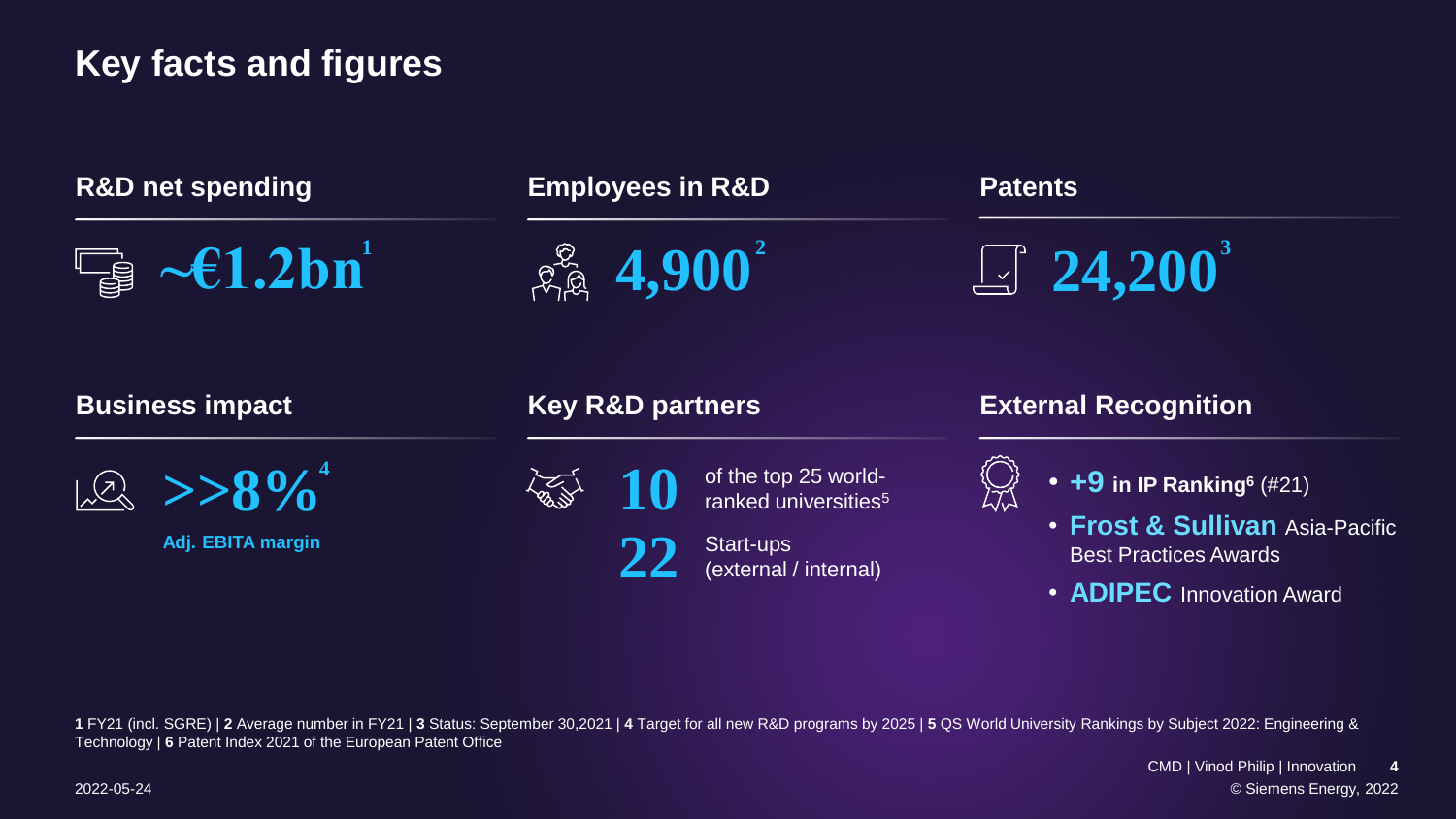# **Holistic set of KPIs in place to track progress**

R&D Intensity (as % of revenue)<sup>1</sup>

R&D related to Service<sup>1</sup>

R&D related to Fields of Action

R&D co-development with partners<sup>2</sup>

On-Time-Delivery of Sales Release<sup>3</sup>

Proposals for Intellectual Property<sup>4</sup>

| <b>FY21 Actuals</b>         | <b>FY23 Aspiration</b> |
|-----------------------------|------------------------|
| 4.5%                        | $<$ 4.0%               |
| $~10\%$                     | $~1.50\%$              |
| $< 5\%$                     | >25%                   |
| 15%                         | $>20\%$                |
| 95%                         | >95%                   |
| $0.86$ per $\epsilon$ m R&D | >1 per €m R&D          |

**1** Based on R&D net | **2** Total project volume with external funding portion | **3** Milestones "for Sales Release" of key projects | **4** Includes Invention Disclosures for patents, designs, etc.

2022-05-24 © Siemens Energy, 2022 CMD | Vinod Philip | Innovation **5**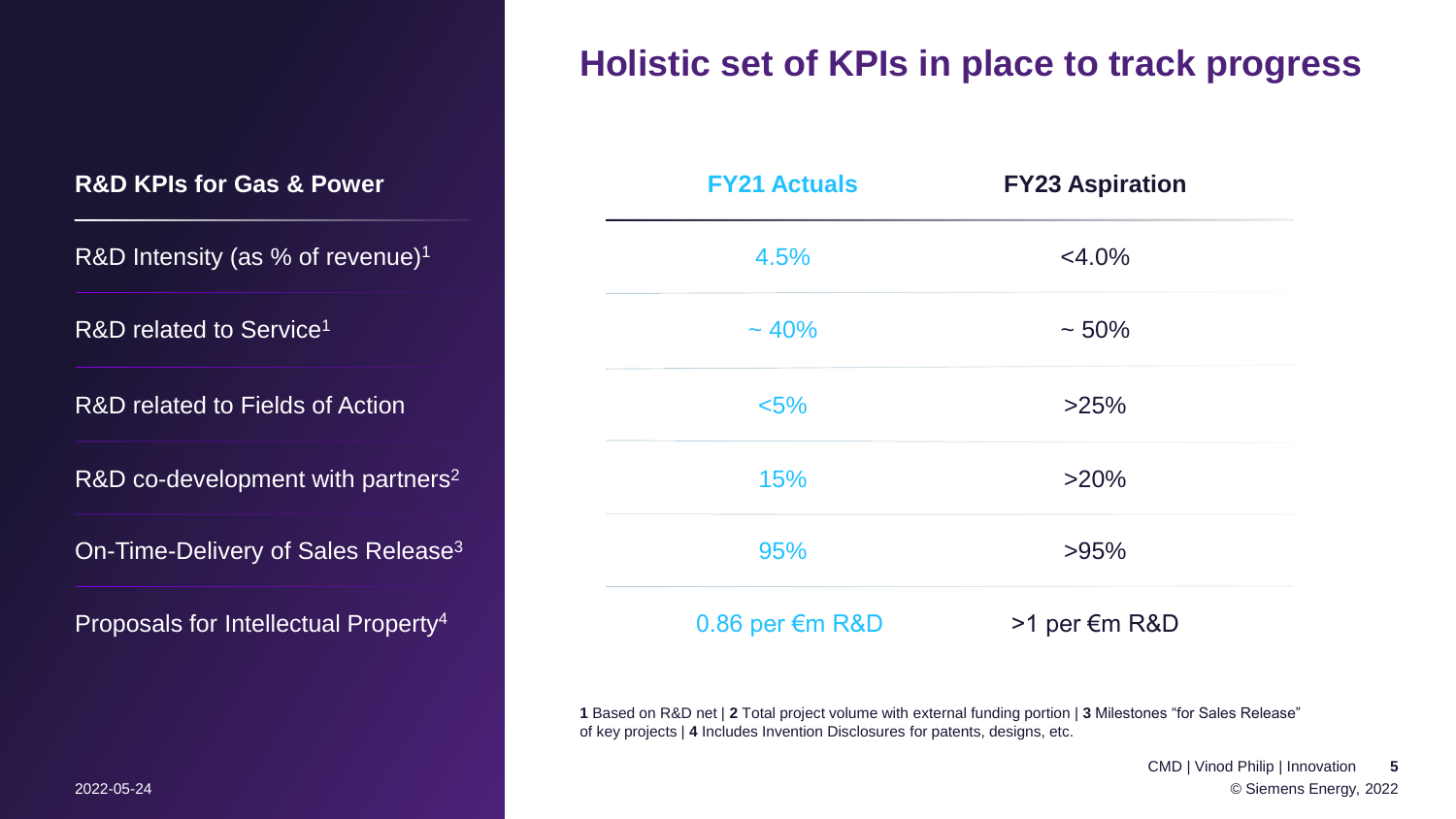# **Innovation efforts focused on both mid- & long-term technologies**

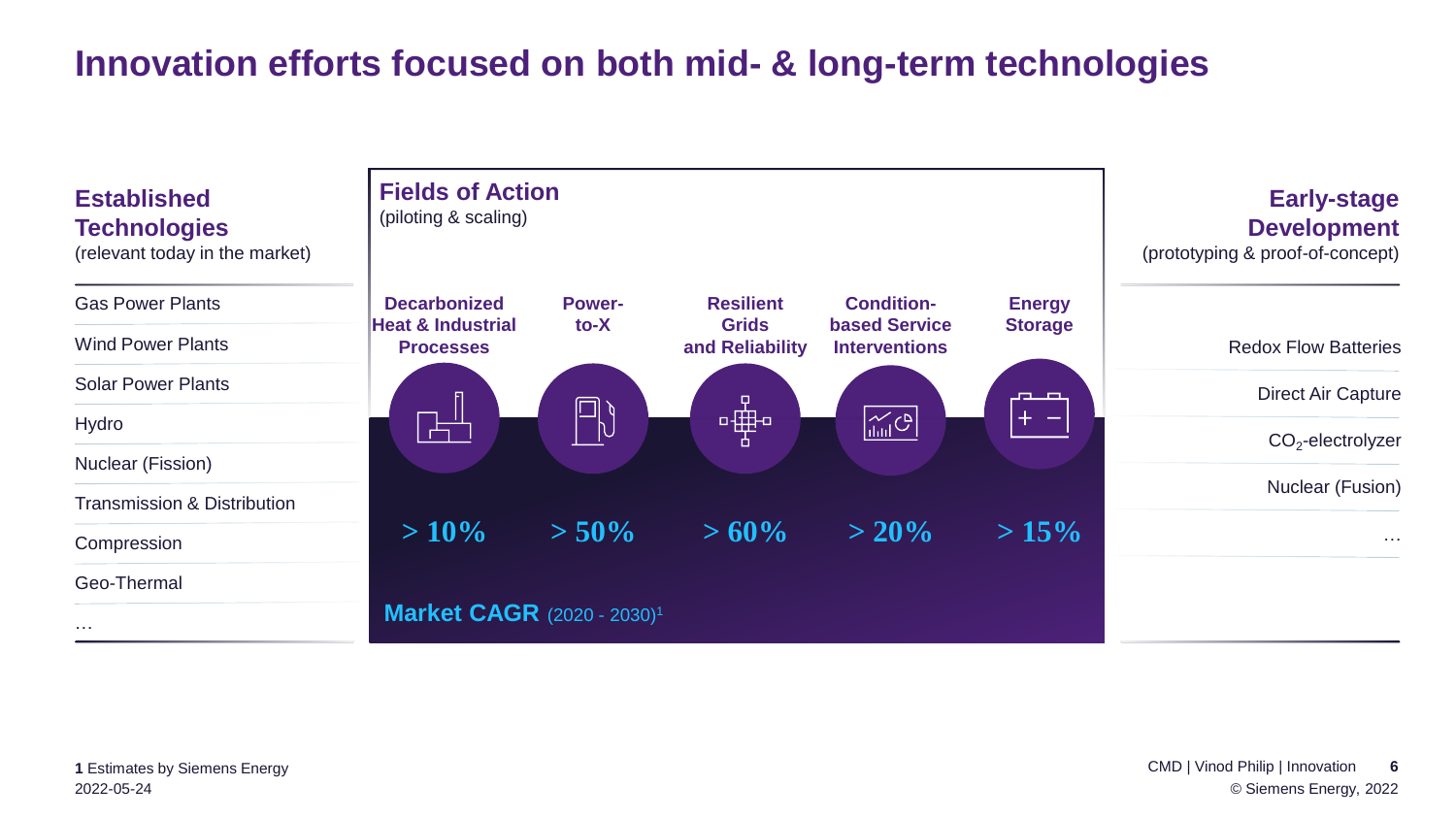# **Focused set of technologies identified within each Field of Action**

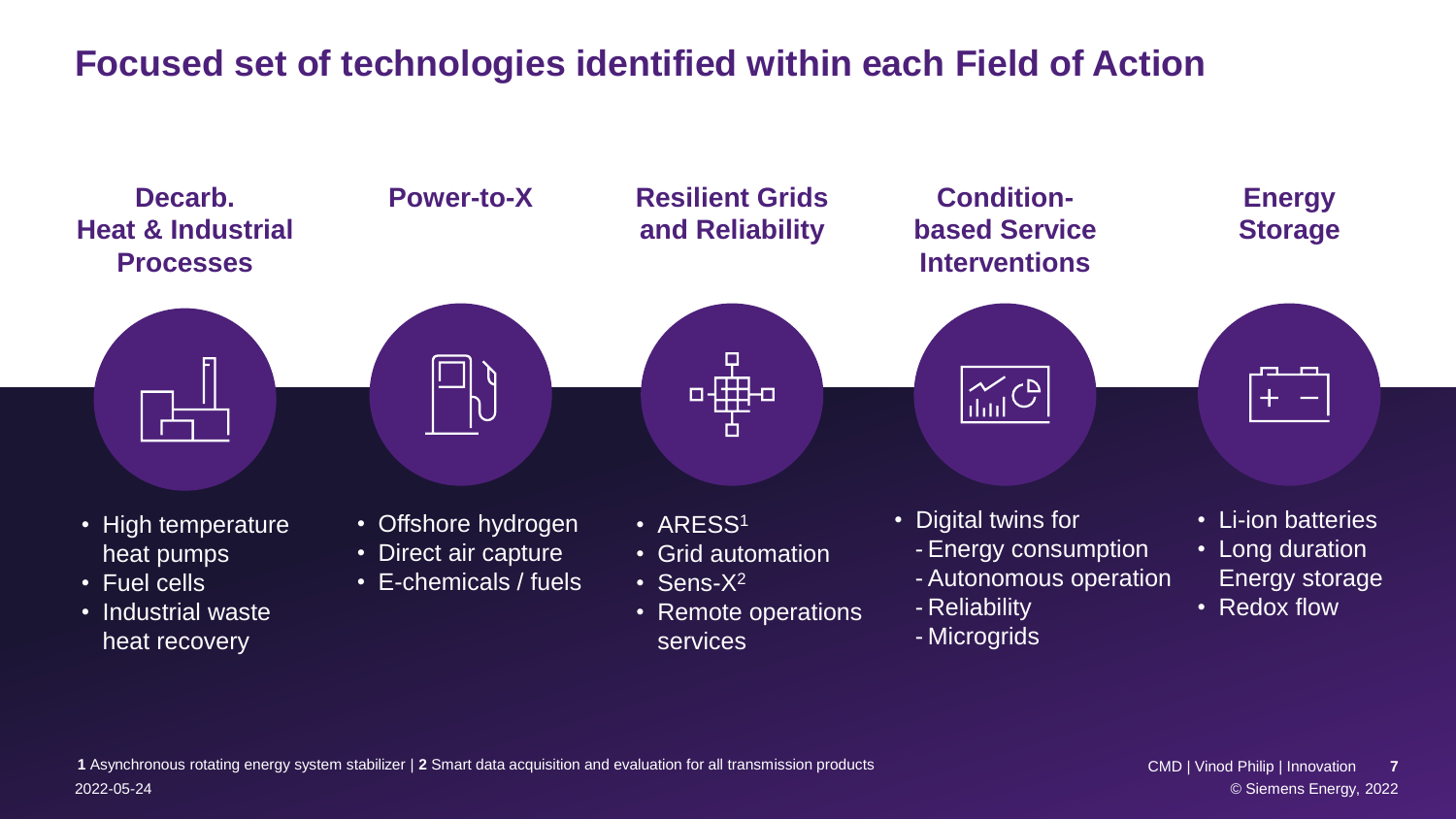# **Portfolio approach addresses short-/mid-/long-term technology development**

| <b>Characteristics</b>       | <b>Short-term</b>                                                                                                                           | Mid-term                                                  | <b>Long-term</b>                                   |
|------------------------------|---------------------------------------------------------------------------------------------------------------------------------------------|-----------------------------------------------------------|----------------------------------------------------|
|                              | • Next $1 - 2$ years                                                                                                                        | $\cdot$ In 3 - 5 years                                    | • In more than 5 years                             |
|                              | Technology exists<br>$\bullet$                                                                                                              | • Technology pilots                                       | Technology still under<br>$\bullet$<br>development |
|                              | Market / business models<br>$\bullet$<br>established                                                                                        | Market or business models<br>visible, but not established |                                                    |
|                              |                                                                                                                                             |                                                           | • High uncertainty in market<br>or business models |
| <b>Selected Technologies</b> | Industrial heat pumps<br>$\bullet$<br><b>Battery</b> energy storage<br><b>Asynchronous rotating</b><br>energy system stabilizers<br>(ARESS) | <b>Offshore hydrogen / PtX</b><br>$\bullet$               | • Direct air capture                               |
|                              |                                                                                                                                             | Industrial waste-heat<br><b>recovery</b>                  | • Long duration energy<br>storage                  |
|                              |                                                                                                                                             | • Stationary fuel cells (MW)                              | <b>Rotating olefins cracker</b><br>$\bullet$       |
|                              |                                                                                                                                             | <b>Carbon capture</b><br>$\bullet$<br>(Post-combustion)   |                                                    |
|                              |                                                                                                                                             | <b>Digital twins</b><br>(e.g., heat transfer)             |                                                    |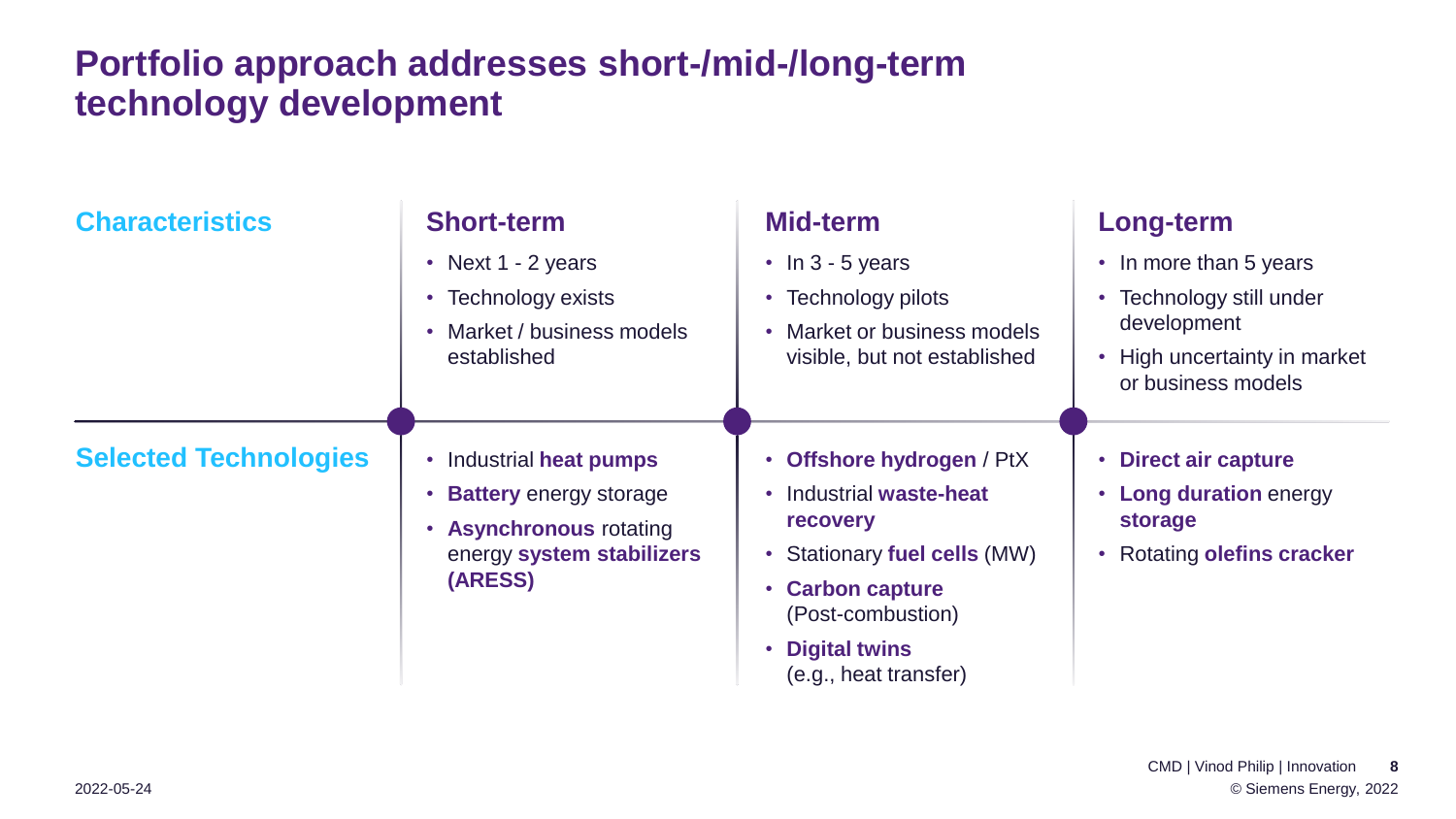### **Innovation priority: Rapidly scale the five Fields of Action to generate new revenue streams**



Energy Storage **Decarb Heat & Industrial Processes** Power to X Cond-based Service Interventions Resilient Grids and Reliability

**1** Market CAGR based on forecasts related to selected technologies within the FoA: World Energy Outlook 2019, IHS Markit Global Scenarios 2019, IEA Sustainable Development Scenario 2020 | **2** Estimates by Siemens Energy of revenue that can be potentially generated based on successful project acquisition | **3** Scale of the graphs are approximate

> © Siemens Energy, 2022 CMD | Vinod Philip | Innovation **9**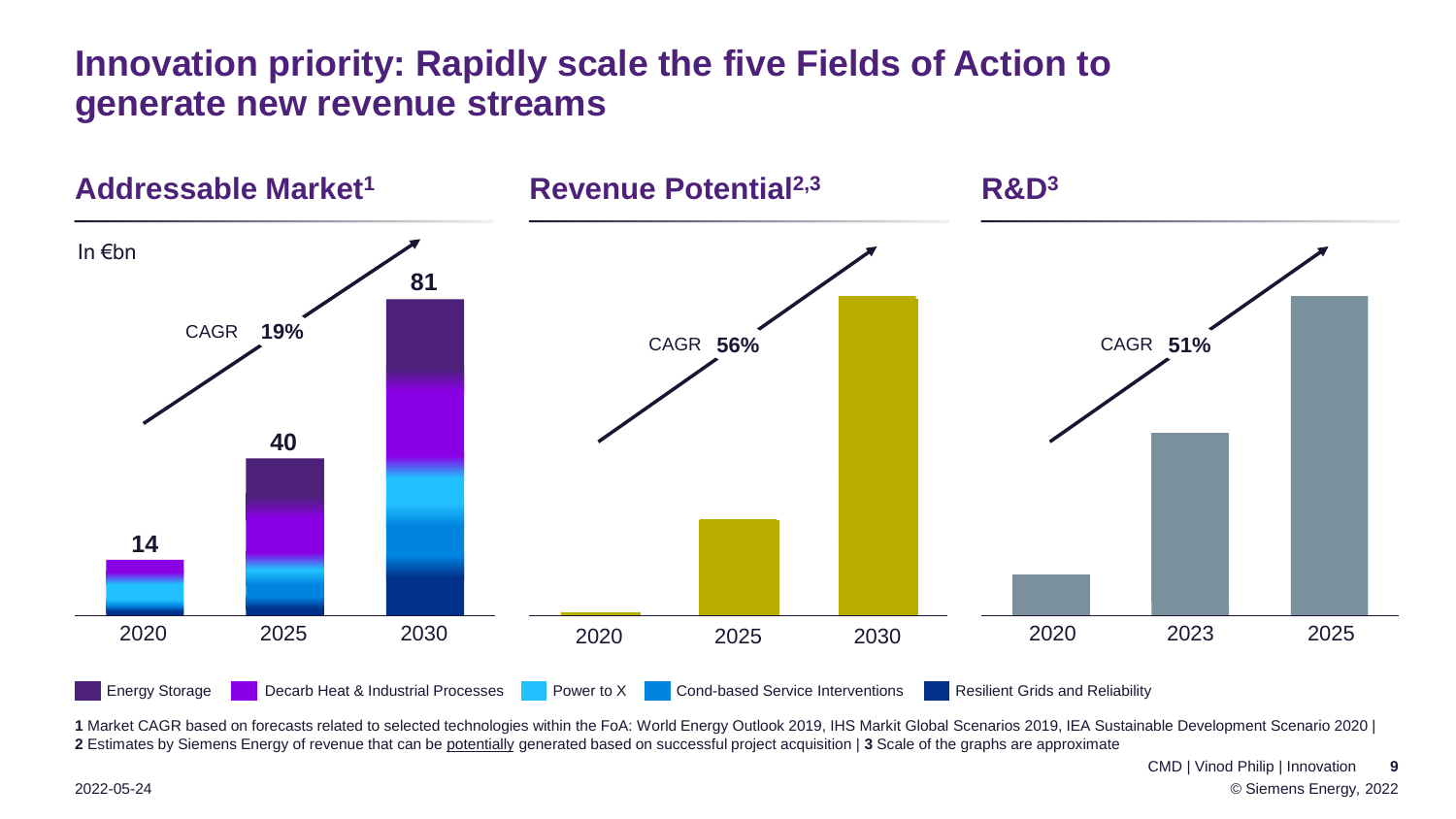## **Four Global Innovation Centers established to drive partnerships & co-creation**





#### **Co-Creation**

**Customer co-creation** for businesses development and **new technology introduction**

#### **Early-Stage R&D**

Develop **early-stage R&D** topics in **pre-commercial phase**



 $\bigcirc$ 

#### **Innovation Culture**

**Innovation Ecosystem**

universities. Trend scouting

**Foster innovation culture across Siemens Energy** through methods, campaigns and processes

**Build ecosystem** with start-ups, industrial partners,



#### **Prototyping**

Develop technologies to **prototype / pilot application**; transition to the business



#### **Communication**

**Communicate** our innovation & ventures results **externally to stakeholders**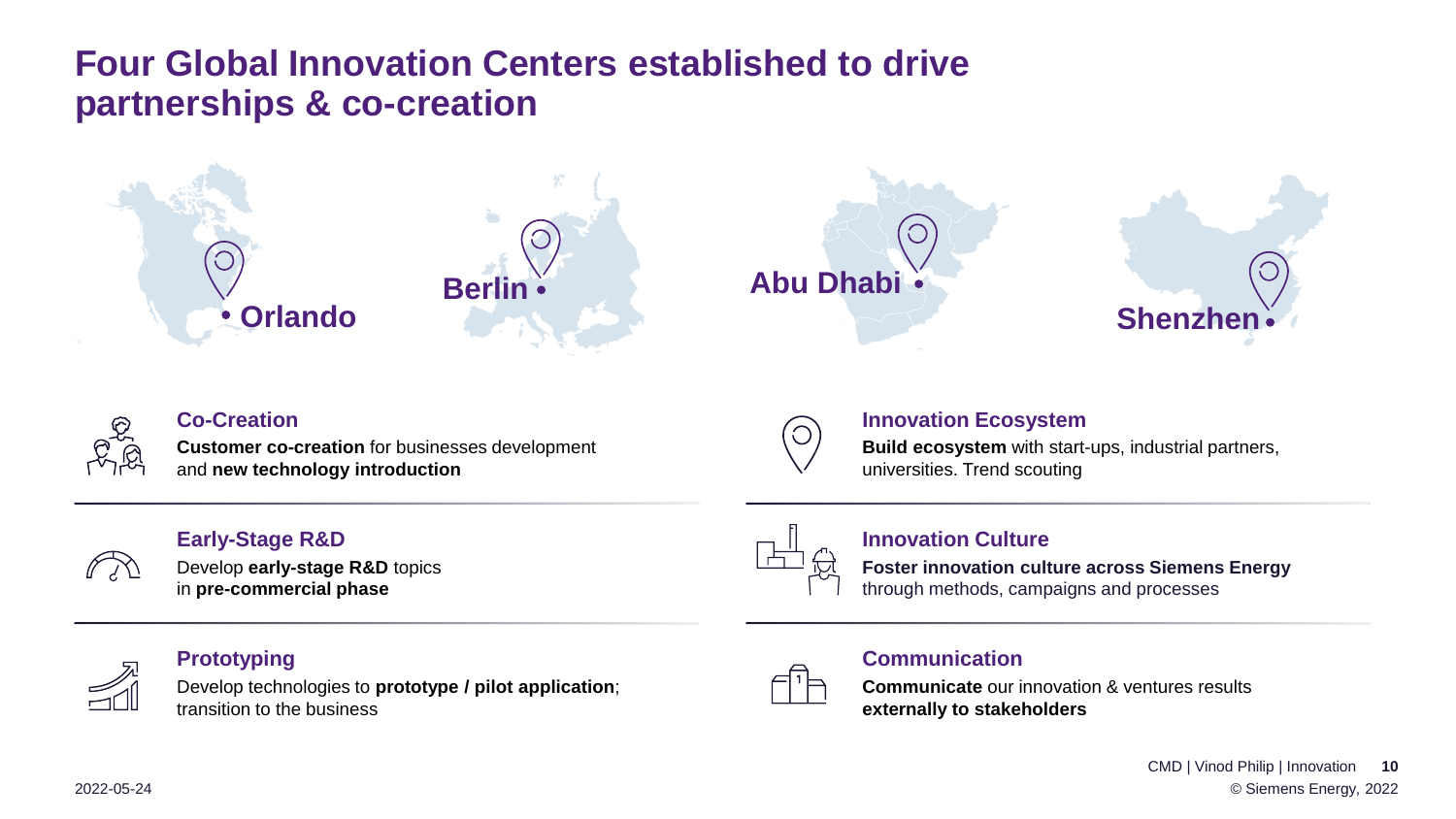## **Partnership framework established, implemented via Innovation Centers**

#### **Accelerated** innovation

Technology, industrial, university & governmental partners

#### **Localization** & market access

Strengthen regional access and localized parts for value creation

#### Long-term, strategic **supply chain partners**

Supply chain partners to improve product competitiveness

#### **Close technology gaps** and access new business models

Investments & venture "clienting" with start-ups & other companies in new technologies / business models

#### Selected Examples

### Nvidia, AWS, Marvel Fusion

### Cybersecurity Malaysia, DEWA

Faist Anlagenbau GmbH Thyssen Krupp Electrical Steel

### Aker Carbon Capture, Toray PEM

© Siemens Energy, 2022 CMD | Vinod Philip | Innovation **11**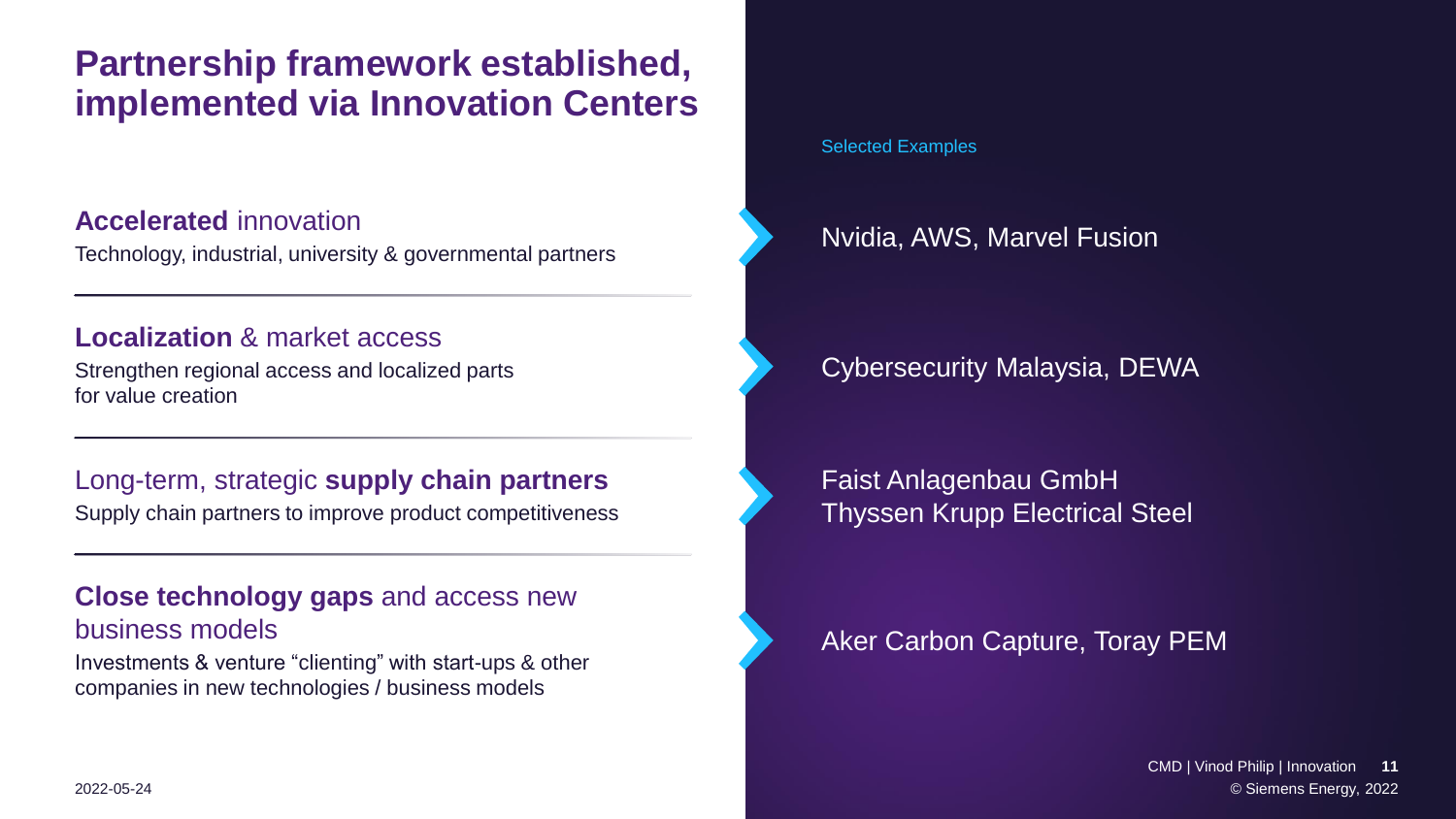### **New offerings addressing decarbonization with good short-term customer pay-back**

### **High temperature heat pump**



• **Heat supply** at large scale (up to 70MWth, up to 150°C)

• **Zero emissions** when using green energy

**Gas turbine upgrades**



- **Customer benefit**
- 
- **Our core competence**
- Compressor technology
- System design and integration

**Results delivered in past 12 months**

- **Pilot with Vattenfall** at Potsdamer Platz/Berlin (8MWth / 120°C)
- **Project award** (MVV, Mannheim) of 20MWth / 7MWel heat pump
- **Higher efficiencies**
- Combustion of **green fuels**
- Short-term customer payback
- Turbomachinery
- Field Service & Repair
- Additive Manufacturing

#### Example (F-class)

- **+1.75%-pts** efficiency,
- ~35kt p.a. CO<sub>2</sub> emissions, **30 vol-% H**<sub>2</sub> content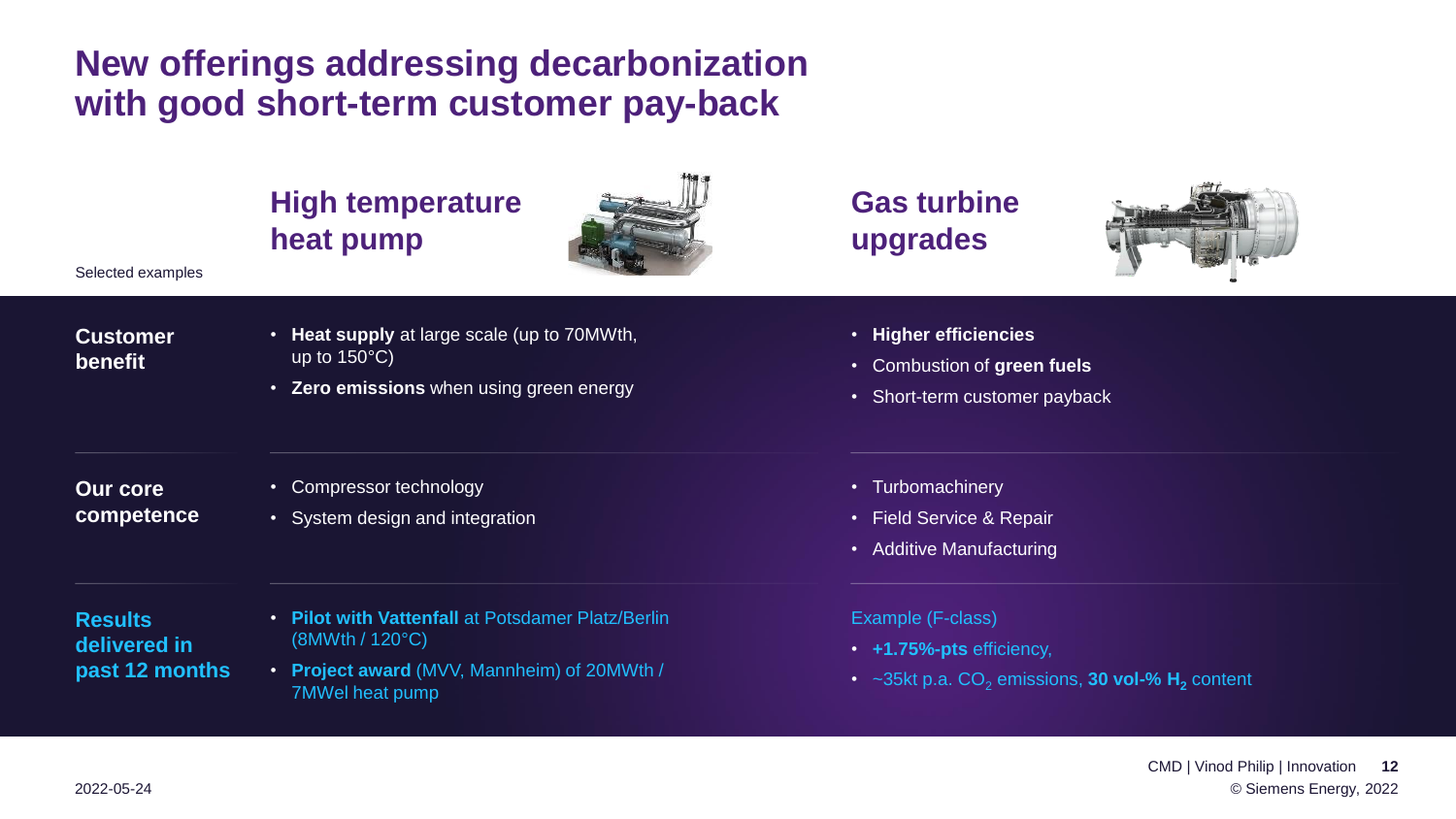### **Future offerings enable our customers to successfully decarbonize their operations**

| Selected examples                               | <b>Electrolyzer</b><br>green hydrogen                                  | Silyzer 300 | <b>Fuel cells for</b><br>data centers                                      |  |  |
|-------------------------------------------------|------------------------------------------------------------------------|-------------|----------------------------------------------------------------------------|--|--|
| <b>Customer</b><br>benefit                      | • Green hydrogen                                                       |             | • ~60% electrical efficiency                                               |  |  |
| • Energy export                                 |                                                                        |             | • Replaces fossil backup power                                             |  |  |
|                                                 | Green hydrogen costs <2 US\$/kg1<br>$\bullet$                          |             | Reliable decentral power supply (hybrids with<br>$\bullet$ .<br>batteries) |  |  |
| <b>Our core</b>                                 | • System Design & Integration                                          |             | • Synergies with electrolyzers                                             |  |  |
| competence                                      | • Electrochemistry                                                     |             | • Large-scale energy technologies                                          |  |  |
|                                                 |                                                                        |             | • Global service network                                                   |  |  |
| • Sold >80MW of electrolyzers<br><b>Results</b> |                                                                        |             | • First concept of large-scale fuel cells for data                         |  |  |
| delivered in                                    | • Ramping-up electrolyzer production in Berlin                         |             | center applications (with partner)                                         |  |  |
| past 12 months                                  |                                                                        |             | • Co-creation with customers                                               |  |  |
|                                                 | 1 Renewable electricity price <2 ct/kWh and 6,000 operating hours/year |             |                                                                            |  |  |